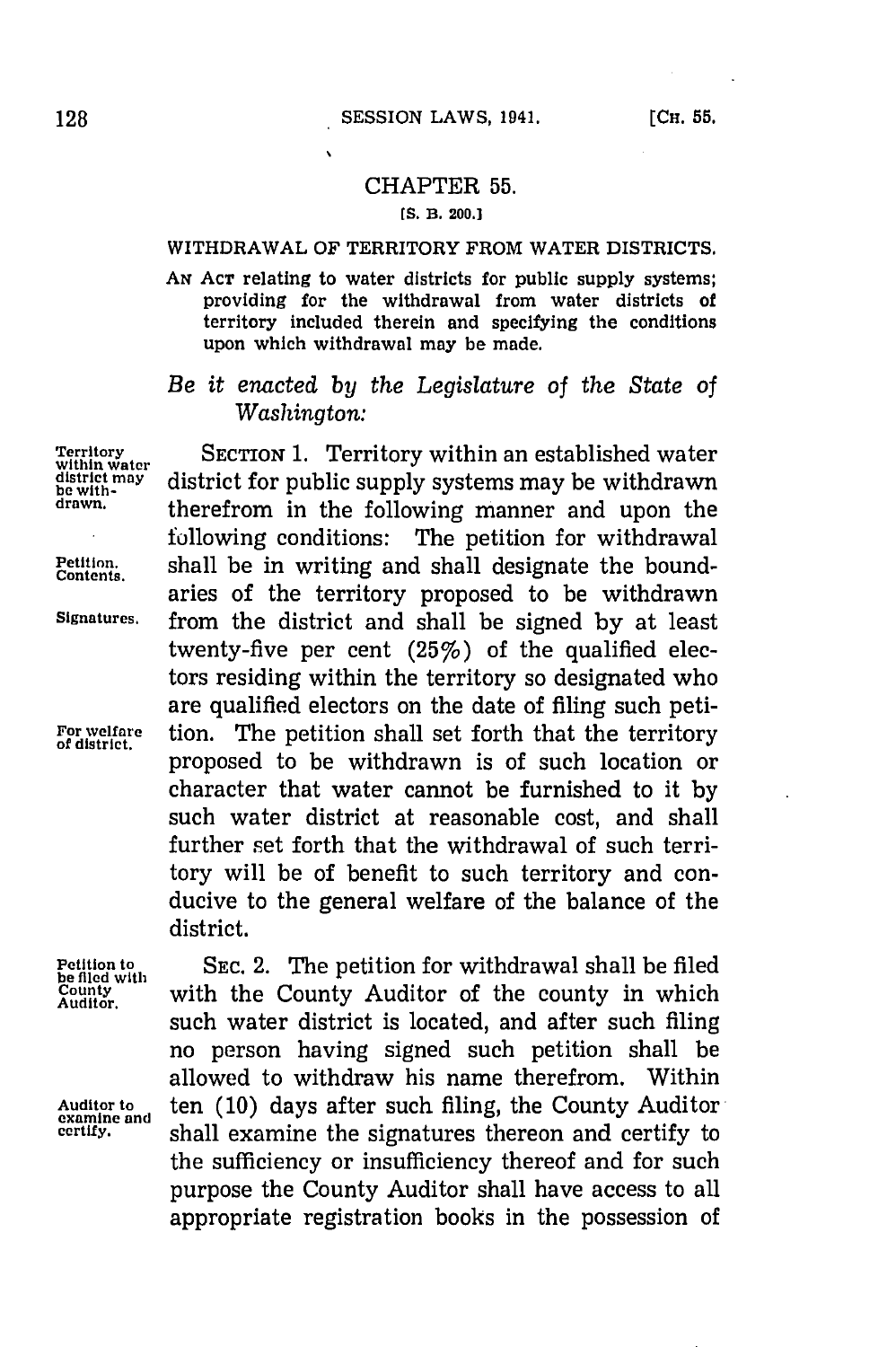the officers of any incorporated city or town within the water district. If such petition be found **by** the County Auditor to contain sufficient signatures, he **Transmit to** shall transmit the same, together with his certificate commisof sufficiency attached thereto, to the commissioners of the water district.

**SEC. 3.** In the event there are no qualified electors residing within the territory proposed to be withdrawn, then the petition for withdrawal may be **Petition may**<br>withdrawn, then the petition for withdrawal may be **Petition** may signed **by** such persons as appear of record to own **majority of owners.** at least a majority of the acreage within such territory, in which event the petition shall also state the total number of acres and the names of all record owners of the land within such territory. The petition so signed shall be filed with the commissioners of the water district, and after such filing no person **Names not** having signed the same shall be allowed to withdraw **drawn** from his name.

**SEC.** 4. Upon receipt **by** the commissioners of the water district of any petition and certificate of sufficiency of the County Auditor, or in case the petition be one signed **by** land owners as provided **by** section **3,** and the commissioners are satisfied as to the sufficiency of the signatures thereon, then and in either of such events, such commissioners shall  $S_{\text{ion}}$ **li, date for** at a regular or special meeting fix a date for hearing **hearing.** on such petition and cause notice to be given that such petition has been filed, stating the time and place of the meeting of the commissioners at which such petition will be heard and setting forth the boundaries of the territory proposed to be withdrawn. Such notice shall be published for at least Notice to be two  $(2)$  weeks in two  $(2)$  successive issues of a weekly newspaper printed and published in the county in which such water district is located and of general circulation throughout such district and in case no such newspaper is printed or published in such county, then in some newspaper of general **-5**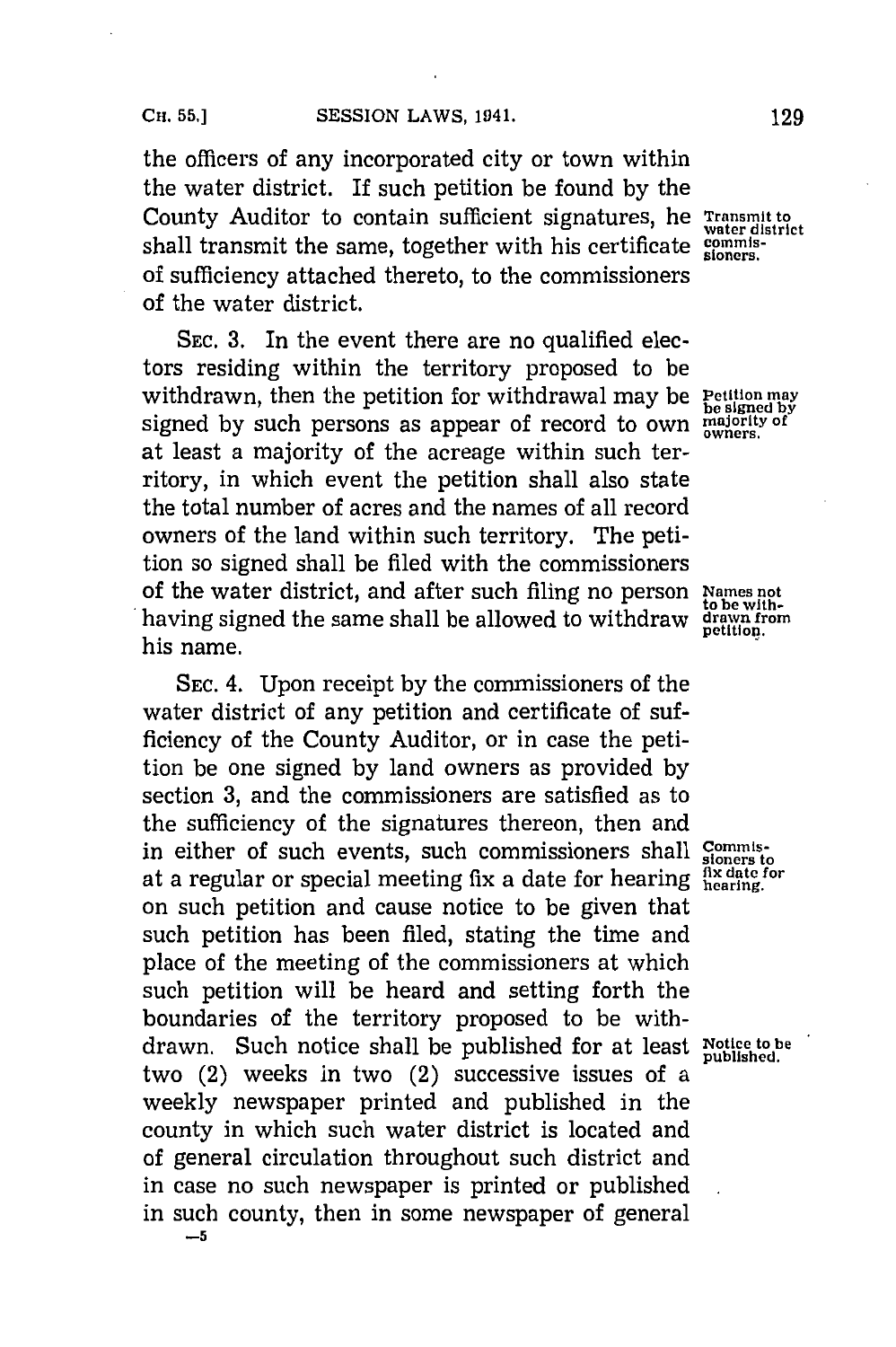## **130 SESSION** LAWS, 1941. **(CH. 55.**

**notice.**

**No cha**

circulation in said county arnd water district. Any **Additional** additional notice of such hearing may be given as the commissioners may **by** resolution direct.

**SEC. 5.** The petition for withdrawal shall be heard at the time and place specified in such notice or the hearing may be adjourned from time to time, Hearing may not exceeding one (1) month in all, and any person<br>be continued. may appear at such hearing and make objections to the withdrawal of such territory or to the proposed **Final** boundary lines thereof. Upon final hearing on the **hearing,** petition for withdrawal, the commissioners of the Commis- water district shall make such changes in the promake proper posed boundary lines as they deem to be proper,<br>changes. except that no changes in the boundary lines shall No changes be made by the commissioners to include lands not<br>made unless *unithin the boundaries of the territory as described* **included in** within the boundaries of the territory as described in such petition. In establishing and defining such **To establish** boundaries the commissioners shall exclude any **new boundaries,** property which is then being furnished with water **by** said water district or which is included in any **Restrictions,** distribution system the construction of which has been duly authorized or which is included within any duly established local improvement district or utility local improvement district, and the territory as finally established and defined must be substantial in area and consist of adjoining or contiguous prop-**Adopt** erties. The said commissioners shall thereupon make and by resolution adopt findings of fact as to the following questions:

**Questions (1)** Is the territory as so established and defined

cost?

**Beneflt.** (2) Would the withdrawal of such territory **be** of benefit to such territory?

of such location or character that water cannot be furnished to it **by** such water district at reasonable

**General (3)** Would such withdrawal be conducive to the general welfare of the balance of the district?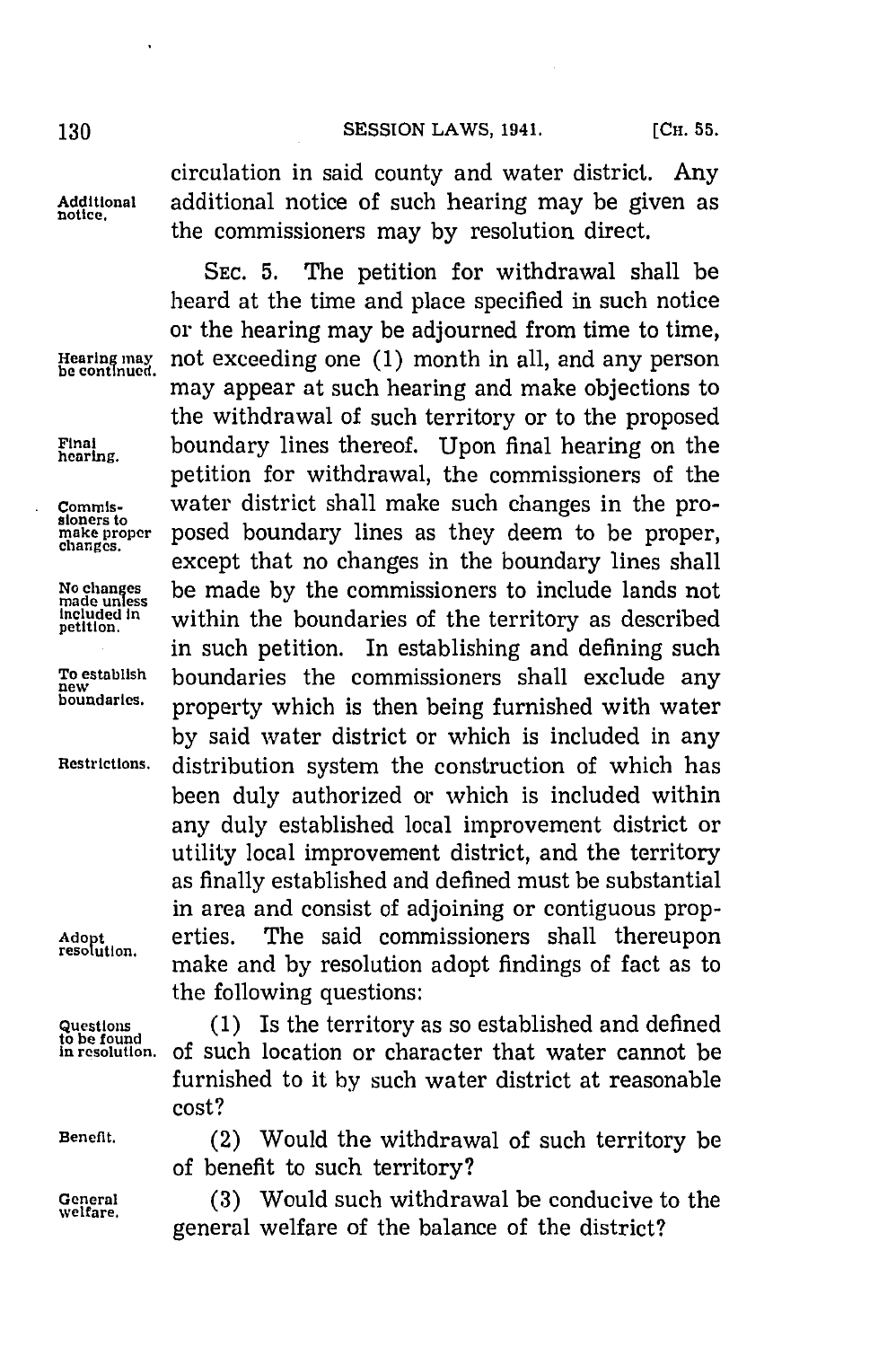(4) Does it appear that such territory was improvidently included within such water district at the time of the establishment thereof or annexation thereto? Such findings shall be entered in the **Findings** records of the water district, together with any **record.** recommendations the said commissioners may **by** resolution adopt.

SEC. 6. Within ten (10) days after such final Must transhearing the commissioners of such water district  $^{\rm Comm}_{\rm sioner}$ shall transmit to the County Commissioners of the county in which such water district is located the said petition for withdrawal together with a copy of the findings and recommendations of the com- Recommenmissioners of the water district certified **by** the secretary of such water district to be a true and correct copy of such findings and recommendations as the same appear on the records of such water district.

**SEC. 7.** Upon receipt of such petition and certified copy the County Commissioners at a regular or special meeting shall fix a time and place for hear-  $T_0$  flx time **for further** ing thereon and shall cause to be published for at **hearing.** least two (2) weeks in two (2) successive issues of a weekly newspaper printed and published in said Publication county and in general circulation throughout the said water district, and in case no newspaper is printed or published in said county, then in some newspaper of general circulation in said county and water district, a notice that such petition has been presented to the County Commissioners stating the time and place of the hearing thereon, setting forth contents the boundaries of the territory proposed to be withdrawn as such boundaries are established and defined in the findings or recommendations of the commissioners of the water district.

**SEC. 8.** Such petition shall be heard at the time **Hearinq may be contnued.** and place specified in such notice, or the hearing may be adjourned from time to time, not exceeding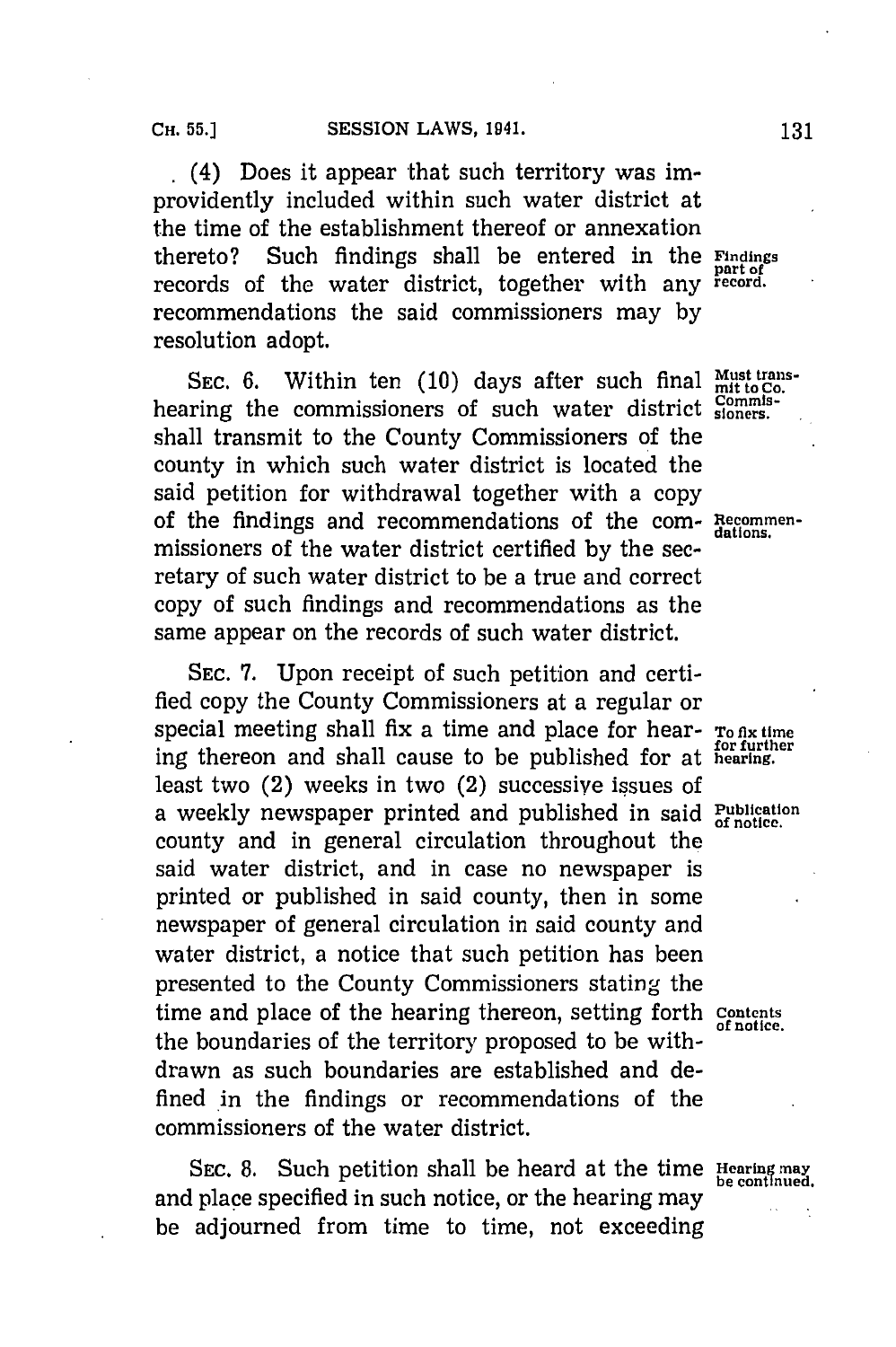**not to be**

one **(1)** month in all, and any person may appear Objections at such hearing and make objections to the with-<br> **inay** be made<br> **at hearing**, drawel of such territory. Hence final begring on **at cearing.** drawal of such territory. Upon final hearing on such petition the said County Commissioners shall **Resolution** thereupon make, enter and **by** resolution adopt their **on flndings.** findings of fact on the questions above set forth. If such findings of fact answer said questions affirmatively, and if they are the same as the findings made **by** the water district commissioners, then the **Final resolu-** County Commissioners shall by resolution declare<br>tion fixing <br>toundaries. that such termitory be withdrawn from such water that such territory be withdrawn from such water district, and thereupon such territory shall be withdrawn and excluded from such water district the same as if it had never been included therein except for the lien of taxes as hereinafter set forth, provided, that the boundaries of the territory withdrawn shall be the boundaries established and defined **by** the said water district commissioners and **Boundaries** shall not be altered or changed by the County Commissioners unless the unanimous consent of the **Exception,** water district commissioners be given in writing to any such alteration or change.

**SEC. 9.** If the said findings of the County Commissioners answer any of such questions of fact in Negative the negative, or if any of the findings of the County **etition** Commissioners are not the same as the findings of **denied,** the water district commissioners upon the same question, then in either of such events, the petition for withdrawal shall be deemed denied. Thereupon, and in such event, the said County Commissioners **To call** shall **by** resolution cause a special election to be held not less than thirty (30) days or more than sixty (60) days from the date of the final hearing of the said County Commissioners upon the said petition for withdrawal, at which election the proposition expressed on the ballots shall be substantially as follows:

**Question** "Shiall the territory established and defined **by** on allt. the water district commissioners at their meeting